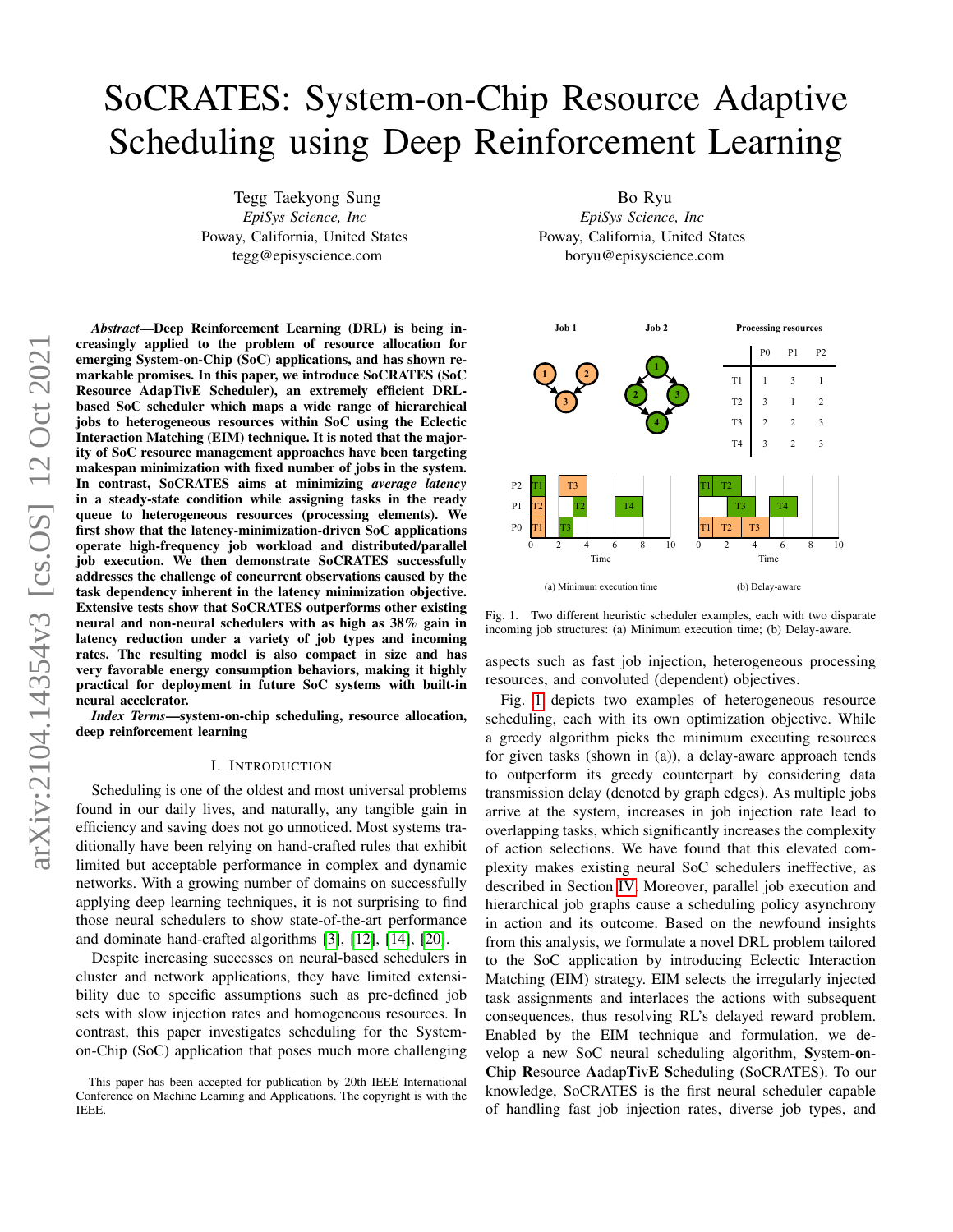heterogeneous computing resources, all simultaneously with the delay minimization objective.

The performance of SoCRATES is extensively evaluated using a high-fidelity Domain-Specific SoC Simulator (DS3), which injects jobs at high frequencies and maps them to multiple processing resources according to the scheduler. Under a wide range of job injection frequencies and job types, SoCRATES outperforms both non-neural (heuristic) and emerging neural algorithms measured in terms of average latency, job completion time, and energy efficiency. Moreover, the resulting model is compact in size and yields lower energy consumption than other schedulers, even if energy was not part of the optimization objective.

The major contributions of this work are the following:

- Introduction of new DRL design challenges for a highfidelity SoC chip scheduling simulation environment
- Formulation of state, action, and reward statements tailored to a streaming job scheduling simulation
- Introduction and application of Eclectic Interaction Matching strategy for addressing variable action sets by redistributing returns according to respective time-varying agent experiences
- Feasibility demonstration via increased performance compared to existing heterogeneous resource schedulers
- Release of code and models at [https://github.com/EpiSci/](https://github.com/EpiSci/SoCRATES) [SoCRATES.](https://github.com/EpiSci/SoCRATES)

## II. SYSTEM-ON-CHIP SIMULATION

DS3 is recently proposed for a high-fidelity SoC environment emulated in a heterogeneous SoC computing platform [\[2\]](#page-5-4), [\[15\]](#page-5-5). DS3 integrates comprehensive system-level design features on heterogeneous resources or processing elements  $(PEs)^1$  $(PEs)^1$  and provides scheduling and power-thermal management design components. DS3 executes a clock signal that is generated by the clock frequency. The essential characteristic is that DS3 continuously generates indefinite jobs at every stochastic clock signal. In addition, its job generator, distributed PEs, and simulation kernel, all of which are executed in parallel, share the same clock signal. Our goal is to minimize *average latency*,

<span id="page-1-1"></span>
$$
L = \frac{\text{number of completed jobs}}{\text{cumulative execution time}} \tag{1}
$$

The cumulative execution time indicates the summation of time from the beginning in simulation to final job completions. Since DS3 is executed in a non-preemptive setting, we do not consider task preemption.

## *A. Workload characteristic*

A job in DS3 may represent a collection of interleaved tasks defined for real-world applications such as wireless communication and radar processing. To resemble them, we define a job structure as a directed acyclic graph (DAG) composed of multiple heterogeneous tasks. Nodes and edges represent

<span id="page-1-0"></span><sup>1</sup>Resources denote the profiling information, and processing elements indicate the workloads emulated in the simulation kernel.

task numbers and communication delays, respectively. Job topology expresses task dependency where the scheduler only assigns the tasks free from dependency. Hence, the various task dependency from stochastic job graphs causes variable action sets for a scheduling agent. Heterogeneous resources have different task functionalities (i.e., task execution time, energy/power consumption) and communication bandwidths that compute delays in resource switching. Although DS3 approximates the characteristics of real-world communication or radar processing workloads, we use a synthetic job graph composed of highly varying paths.

## *B. Simulation characteristics*

In general, different types of PEs can be applied based on the resource profile. Each and every PE may have a different task execution time, power consumption, and bandwidth. The scheduling policy's task-PE mapping decisions, along with PE heterogeneity, lead to varying job duration. At every resource switching, delays computed by task transmission cost and PE bandwidth are additionally accrued. In that sense, we find that DS3 exhibits dynamic and realistic operational behaviors. The followings are new DRL design challenges for DS3.

- 1) Fast job injection: DS3 inherently operates with fast job injection rate for having the short critical path and task execution time. The fast job injection rate exponentially increases the feasible number of action sets for various mixes in hierarchical jobs. Further, tasks in different dependencies bring concurrent observations and actions, thus creating delayed reward problems.
- 2) Heterogeneous resources: DS3 serves jobs to heterogeneous PEs with different task execution time and communication bandwidth. Edges in the heterogeneous jobs dynamically vary data transmission delays.
- 3) Hierarchical objectives: SoC simulation aims not only to minimize average job duration but also to maximize the number of completed jobs [\[2\]](#page-5-4). Unlike makespan minimization for a fixed number of jobs in existing studies, latency minimization inherently resorts to hierarchical optimization. In addition, even if the job DAG topology is defined a priori, the whole input job DAGs in DS3 is still unknown at the beginning of the simulation because indefinite jobs are continuously generated.

## III. RELATED WORK

Rule-based scheduling algorithms. Traditional schedulers rely almost exclusively on hand-crafted algorithms. First Come First Serve, Earliest Task First (ETF) [\[4\]](#page-5-6), Minimum Execution Time (MET) [\[6\]](#page-5-7), and Hierarchical Earliest First Time (HEFT) [\[18\]](#page-5-8) are known to be effective for a wide range of resource management problems. HEFT, for instance, shows remarkable performance in hierarchical job scheduling by first rearranging given tasks based on the importance rank values computed by task computation time and data transmission delays, and greedily mapping ordered tasks to available resources. Also, HEFT uses an insertion-based scheduler that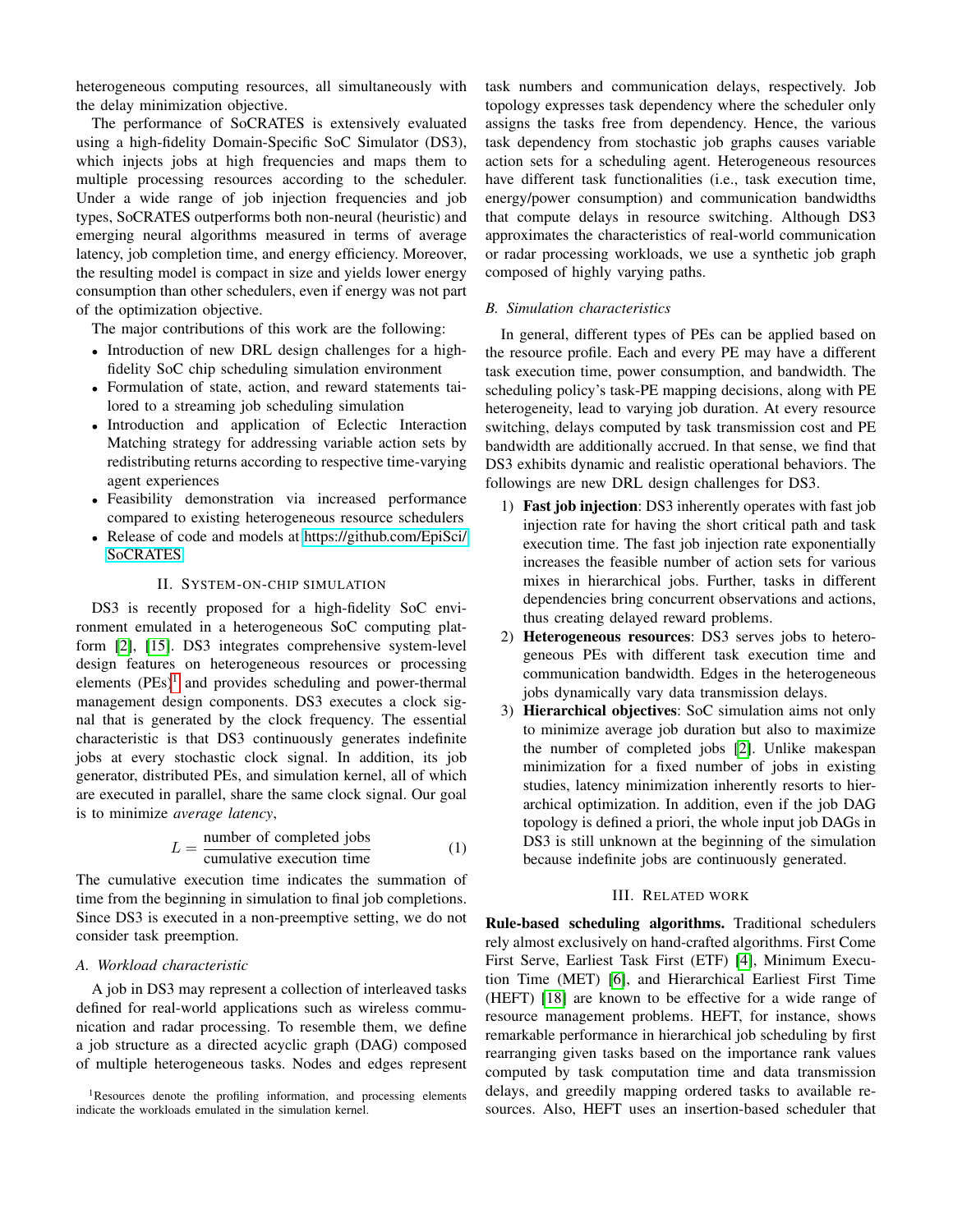

<span id="page-2-2"></span>Fig. 2. An overview of DS3 and SoCRATES. Left Fig. illustrates the SoCRATES scheduler with DS3 workflow. Right Fig. illustrates the training phase, including the Eclectic Interaction Matching.

| Approach        | <b>[CONT]</b> | Job<br><b>THET1</b> | [HIER] | Resource<br>[HET] |
|-----------------|---------------|---------------------|--------|-------------------|
| DeepRM $[11]$   |               |                     |        |                   |
| Decima [12]     |               |                     |        |                   |
| SCARL [7]       |               |                     |        |                   |
| <b>DRM</b> [13] |               |                     |        |                   |
| DeepSoCS [14]   |               |                     |        |                   |
| SoCRATES (Ours) |               |                     |        |                   |
|                 |               |                     |        |                   |

<span id="page-2-1"></span>A LIST OF DRL-BASED SCHEDULING METHODS COMPARING OVER THE JOB AND RESOURCE CHARACTERISTICS. (CONT: CONTINUOUS INJECTION, HET: HETEROGENEOUS, HIER: HIERARCHICAL)

allows filling in the gaps left due to transmission delays associated with previous scheduling decisions. Heuristic scheduling algorithms generally show competitive performance in a simple system, but its performance tends to degrade substantially under scenarios with increased computation and complexity.

DRL-based scheduling algorithms. Table [I](#page-2-1) summarizes a list of emerging DRL-based scheduling algorithms along with their design features. The majority of them corroborates makespan minimization over the fixed number of jobs. DeepRM is the first DRL-based scheduler where the job profile is static and composed of a single-level hierarchy [\[11\]](#page-5-9). Its subsequent work, Decima [\[12\]](#page-5-1), leverages graph neural networks [\[8\]](#page-5-12) to schedule hierarchical graph-structured jobs to resources adaptively. Decima was developed by placeholder implementation [\[1\]](#page-5-13) to tackle stochastic action selection arising from the task dependency. Decima also tested with a heterogeneous resources setting. It, however, mainly provides performance on homogeneous resource scheduling target to cluster application. SCARL [\[7\]](#page-5-10) applies attentive embedding [\[19\]](#page-5-14) to policy networks to maps jobs to heterogeneous resources but simulated in a simple environment [\[11\]](#page-5-9) and a non-hierarchical workload. Deep Resource Management (DRM) [\[13\]](#page-5-11) is the first DRL-based scheduler designed for scheduling hierarchical jobs to heterogeneous resources and applied to the SoC

chip scheduling simulator. DRM, however, aims to minimize makespan for a single job, which corresponds to a simple scenario and impractical. DeepSoCS [\[14\]](#page-5-2) extends Decima architecture to schedule SoC jobs in DS3 by applying a heuristic algorithm to map tasks to available resources. DeepSoCS operates with continuously injecting indefinite jobs; however, it shows limited performance under scenarios with fast job injection rates.

## IV. PROPOSED METHOD

<span id="page-2-0"></span>The systematic workflow of DS3 with a neural scheduling policy is depicted in Fig. [2.](#page-2-2) The hierarchical jobs are injected into the system with high frequency, where 25 jobs per flop arrive at the job queue. The critical challenges for scheduling in DS3 are that the agent requires to i) immediately perceive continuously generated indefinite job DAGs, ii) adaptively assign a stochastic set of tasks to heterogeneous PEs by considering communication delays and system dynamics, and iii) redistribute returns to actions according to respective timevarying agent experiences. We first provide the RL design pipeline with the state, action, and reward statements tailored to DS3. Afterward, we introduce the EIM strategy for return redistribution. This technique remedies a set of varying actions caused by concurrent observation arising from the task dependency.

# *A. Preliminaries*

RL can be applied in sequential decision-making problems, and its framework assumes Markov decision processes (MDP). The MDP setting can be formalized as a 5-tuple  $\langle S, A, R, P, \gamma \rangle$  [\[16\]](#page-5-15). Here,  $S \in \mathbb{R}^d$  indicates the state space,  $A \in \mathbb{R}^n$  the action space,  $R \in \mathbb{R}$  the reward signal that is generally defined over states or state-action pairs.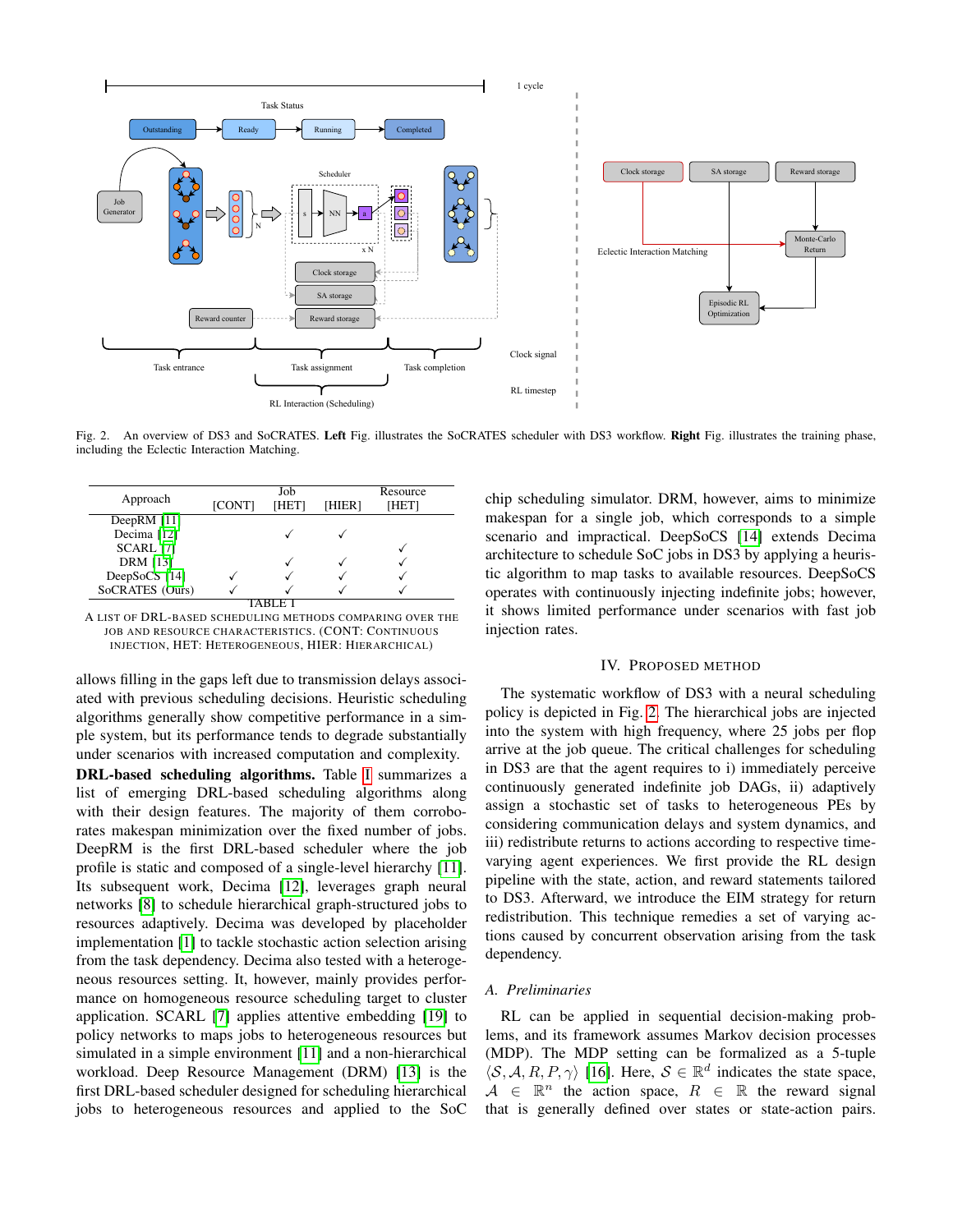

<span id="page-3-0"></span>Fig. 3. An example of Eclectic Interaction Matching. Left Fig. depicts the process of selecting out the valid information and rearranging the sequential experiments. Right Fig. describes inconsistent interaction and concurrent observation due to the task dependency. Two orthogonal axes show interaction time step and simulation clock signal. EIM strategy selected out assigned task executions accompanied with the returns spanning task duration.

 $P : S \times A \rightarrow S$  is a stochastic matrix representing transition probabilities to next states given a state and action.  $\gamma \in [0, 1]$  is the discount factor determining how much to care about rewards in maximizing immediate reward myopically or weighing more on future rewards. The objective of RL is to maximize the expected cumulative (discounted) rewards or (discounted) returns. Mathematically, return is calculated by  $\mathbb{E}[\sum_{t=0}^{T} \gamma^{t-1} R(s_t)]$ , where t is the time step for interaction between an agent and an environment. In this paper, we use finite state, finite action, and finite-horizon problem.

#### *B. Agent description*

*1) State:* The state representation is designed to capture task/job and resource information. We extract relevant components for multiple overlapping jobs and tasks (i.e., status, remaining dependencies, waiting time). Considering the SoC domain-specific knowledge, we select the dynamic attributes for the observation features. For every task  $t$  in job  $j$ , features are described as follows.

- $PE_t^j$  is an assigned PE ID.
- $Stat_t^j$  is one-hot embedded task status. Status is classified by one of the labels from ready, running, or outstanding.
- $WT_t^j$  is a relative task waiting time from reloaded to the ready status to the current time.
- $Pred_t^j$  is the normalized number of remaining predecessors.
- $N_{child}$  is the normalized number of all awaiting child tasks in outstanding and ready lists.
- $Dep<sub>j</sub>$  is the normalized number of hops for the remaining task in task dependency level.
- $WT_j$  is a relative job waiting time from injected to the system to the execution time.

In a SoC application, each time refers to the simulation clock signal. By concatenating the above features, the environment produces the observation,  $\langle (PE_t^j, Stat_t^j, WT_t^j,$  $Pred_t^j$ , $\}_{t=0,j=0}^{T,J}$ ,  $(Dep_j, WT_j)_{j=0}^{J}$ ,  $N_{child}$ ), at each interaction.

 $J$  denotes the number of job DAGs in job queue,  $T$ , the number of tasks in job. The job queue holds up to  $C$  jobs, where  $J \leq C$ . The observation serves as base state to the scheduling agent.

*2) Action:* The number of tasks free from dependency is the agent's action per scheduling decision. The feasible action set is varied due to the hierarchical job graph topology. The agent selects a group of actions  $a_t$ , where t denotes the interaction time step. Contrarily to explicitly performing variable action sets, this paper iteratively selects an action and individually reassigns outcomes per action assignment. Let the number of tasks in the ready list be  $N$ . Then, the agent commits an action  $a_{t,i} \sim \pi(s_{t,clk})$ ,  $i \leq N$ , where i denotes the number of iterations, and  $clk$  the temporarily paused clock signal. Finally, we pull out each action value for a PE selection.

*3) Reward:* The objective in DS3 is to minimize latency which is proportional to the number of completed jobs and inversely to the cumulative execution time as described in [\(1\)](#page-1-1). While online job duration is an adequate reward metric in cluster environments [\[12\]](#page-5-1), we empirically discover that negative job duration rewards do not contribute much to latency behavior improvement. Note that cumulative execution time did not significantly differ from simulation length; we neglect the denominator term and approximate the latency to the number of completed jobs. Thereby, based on negative makespan, we incentivize a positive bonus on online job completion.

$$
R(clk) = -0.5 \times clk + 50 \times J_C \tag{2}
$$

Here,  $J_C$  denotes the number of newly completed jobs. We carefully design the rewards with a  $-0.5$  penalty for every simulation clock signal and  $+50$  per job completion.

#### *C. Eclectic Interaction Matching*

The task-PE mapping in DS3 is done between task entrance execution and task completion; see Fig. [2.](#page-2-2) In this architecture, the interaction between a scheduling agent and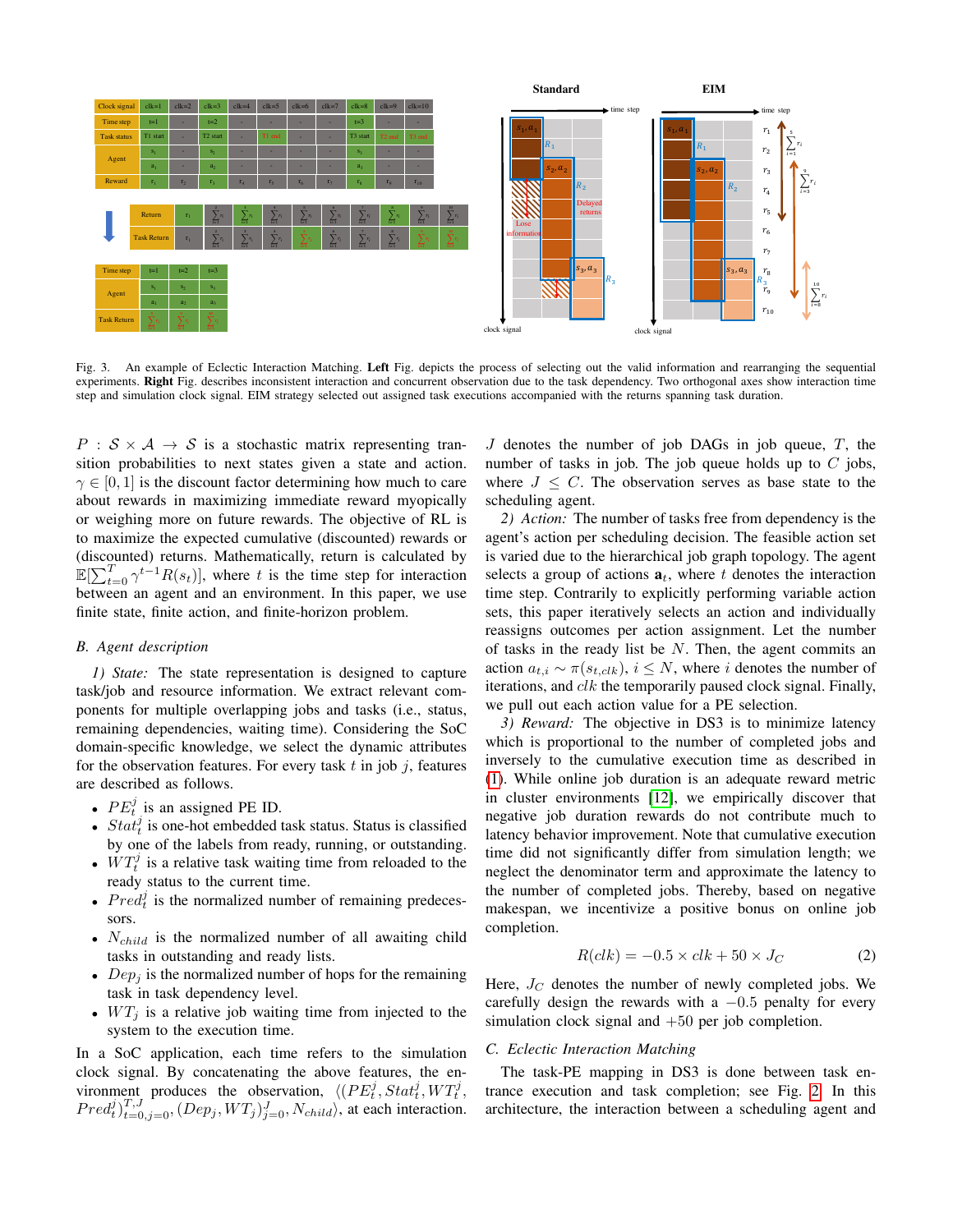

<span id="page-4-0"></span>Fig. 4. Performances evaluation on various neural and heuristic schedulers. Experiments are conducted with 40, 20, 13, and 10 kHz frequencies: scales of 25, 50, 75, and 100. For DRL-based schedulers, we evaluate models trained with a scale of 25. DS3 indicates clock signal by flop and energy by joule [\[2\]](#page-5-4). (a) Average latency ( $flops/job$ ). (b) Job completion (job). (c) Total energy consumption (kJ). (d) Energy-delay product (kflops  $\times kJ$ ).

DS3 is fundamentally limited where the agent can access the environment only in the middle of the cycle when the clock is paused. Since the subsequent observation is readily received before the current action has been completed, the task dependencies and different task duration inherently cause concurrent observations. Consequently, the scheduling agent must handle a varying number of stochastic action sets during the action decision stage as jobs are entering the system continuously.

In order to tackle such concurrent observations and a varying number of task mappings, EIM independently counts returns on sequential actions performed at irregular interactions. The left diagram of Fig. [3](#page-3-0) illustrates this EIM process. First, the agent receives an observation and sequentially selects each action in a varying action set. The clock signal accumulates the negative rewards. Next, the state-action tuples composed with different actions and the clock signal on initial task execution are stored in the buffer. After PEs complete the scheduled tasks, the simulation traverses the clock signal and store the task completion signal in the buffer. The state, action, and task starting clock time are marked with green color on the left diagram, and the task completion clock time is marked with red. Afterward, we compute the returns using rewardby-clock-signal and select out the returns along with the task duration. Thereby, individual tuples in the modified experience sequences shown in the bottom-left diagram of Fig. [3](#page-3-0) reflect the task duration. Right diagram of Fig. [3](#page-3-0) denote the return computation using baseline RL return computation [\[16\]](#page-5-15) and EIM strategies. The x-axis denotes the standard RL interaction time step, and the y-axis indicates the simulation clock signal. In the standard experience collection strategy, the return is computed at receiving subsequent observation, resulting in partial action consequences are neglected. Based on the completion of the dependent tasks, observations can be concurrently received. In contrast, EIM computes the modified returns for the task duration clock signal, and the calculated returns fully contribute to the action consequence. Hence, each state-action tuple can be paired with the returns that span the task duration.

For training, we use the episodic policy gradient algorithm, actor-critic algorithm [\[10\]](#page-5-16),  $\theta \leftarrow \theta + \alpha \gamma^t \hat{G}_t^{clk} \nabla_{\theta} \ln \pi(A_t|S_t; \theta)$ . Here,  $\theta$  denotes the policy parameter,  $\alpha$  the learning rate, and  $\gamma$  the discount factor [\[17\]](#page-5-17).  $\hat{G}^{clk}_{t} = (\sum_{clk=0}^{CLK} \gamma^{clk} R_{clk+1})_t$  is an accumulated return computed with EIM strategy.  $t$  denotes the task completion clock signal, and CLK the end of simulation length.

# V. EVALUATION

# *A. Overview*

This section demonstrates the feasibility of SoCRATES using a high-fidelity SoC chip scheduling DS3. We evaluate SoCRATES performance on average latency, job completion, and energy consumption. This paper optimizes the job completion time and uses the DS3 built-in default energy policy to evaluate total energy consumption.

For all experiments, we use Adam optimizer [\[9\]](#page-5-18) with learning rate of  $3 \times 10^{-4}$ . The gradients are clipped to 1, and coefficients of value loss and entropy loss are set to 0.5 and 0.01, respectively. The simulation continuously generates indefinite jobs at every *clk* where  $clk \sim Exp(scale)$  until the total simulation clock time. A job generator creates five different types of jobs with 20% chances in each. Each job has a different graph topology and is composed of 10 tasks with different task dependencies. On training, we use a scale of 25 where fast job injection induces the environment more dynamic. An episode runs until 5,000 simulation clock signals, and up to 3 jobs can stack to the job queue. To reduce the training and evaluation time, we conduct all experiments with the pseudo-steady-state condition that the simulation starts with all jobs packed in the job queue [\[14\]](#page-5-2). We conduct all experiments with 20 trials using different random seeds.

# *B. Performance comparison*

We compare SoCRATES with other schedulers designed for heterogeneous resources in SoC domain and evaluate performances with different job injection rate. We modified existing algorithms in order to run on DS3. For a heuristic scheduler, we modified HEFT such that tasks are dynamically